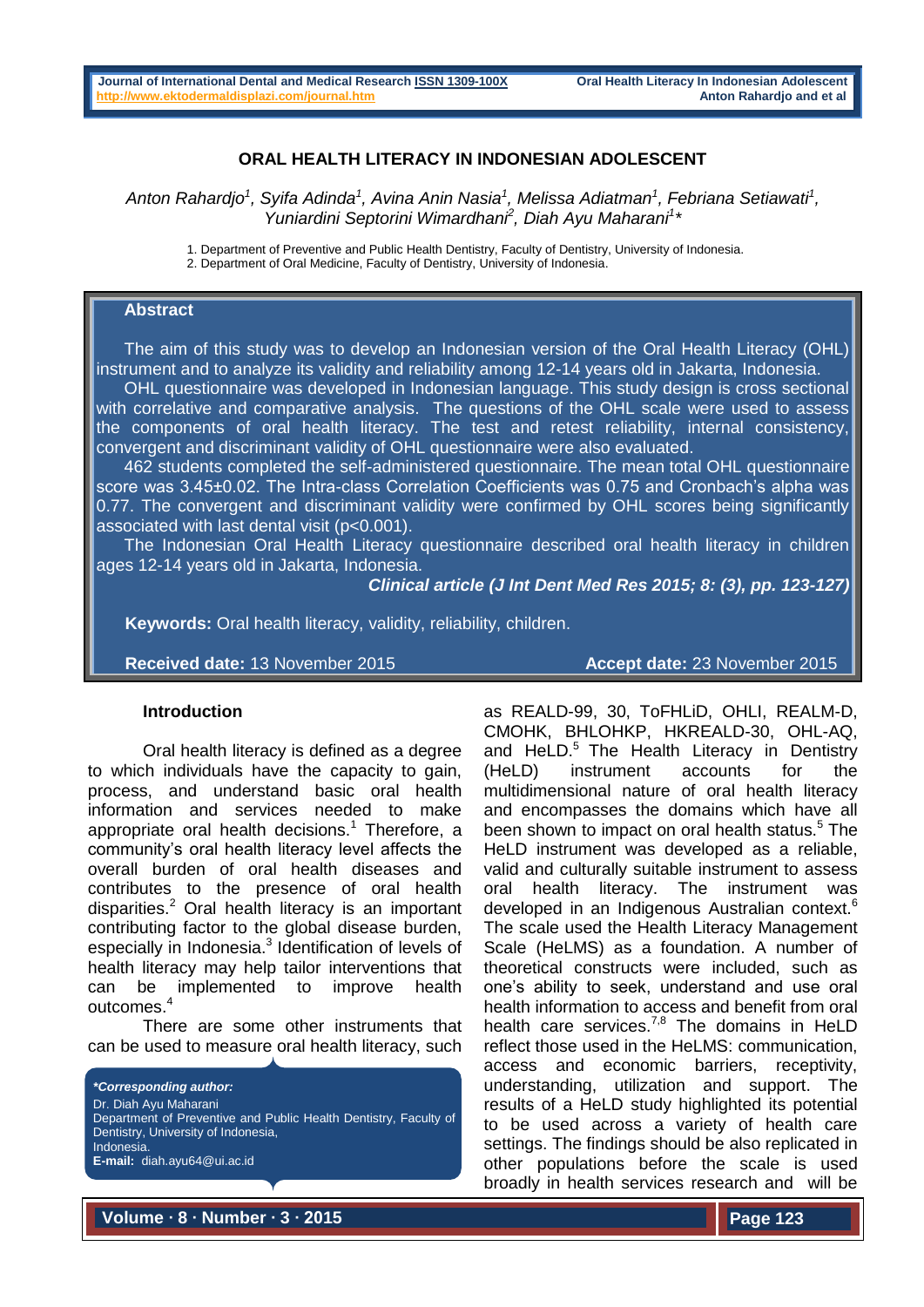important to determine the effects of interventions or programs aimed at improving oral health outcomes.<sup>5,7</sup>

One of the goals of Indonesian health policy is "health for all," which includes dental care. Therefore, it is important to periodically assess dental health and to identify barriers to achieving good oral health.<sup>3</sup> Moreover, the perceived need for and utilization of dental care among Indonesians was found to be low, and there are persistent disparities in dental care. $<sup>9</sup>$ </sup> Low health literacy may be a cause of the low perceived need, which justifies the exploration of health literacy in the Indonesian community.

Oral health literacy has emerged as a new public health challenge and is an important predictor of oral health outcomes. To date, health literacy instrument for children in the Indonesian language has not been available, although children are considered vulnerable. The objective of this study was to validate a self-administered Oral Health Literacy questionnaire for Indonesian adolescents.

# **Methods**

This study was performed in 2015 among the students of junior high schools in Jakarta, the capital city of Indonesia. A self-administered survey was developed for junior high school students. The research protocol was approved by the Faculty of Dentistry of Indonesia Ethical Committee prior to data collection (Approval No. 09750715). Random sampling was conducted to select junior high schools. The total sample frame was obtained from the official website of the education office of Jakarta. Six schools were selected among 326 public junior high schools in Jakarta. Therefore, the data used in this study were obtained from a representative sample of 462 school-children whose ages were 12-14 years old. As was suggested by Charter, the minimum sample size needs to be larger than 400 to evaluate reliability and validity.<sup>12</sup> Informed consent was obtained from the parents prior the study commandments.

The original HeLD-14 English version was translated into Indonesian script using the forward-backward process<sup>10,11</sup> by an Indonesian dentist who is fluent in both Indonesian and English into an Indonesian version according to the guidelines for the cross-cultural adaptation process. The translation was assessed and

revised by an expert panel with regard to concept and item equivalence between the original version and Indonesian version. The panel consisted of a dentist, and a dental public health researcher familiar with oral health literacy questionnaires. The backward translation of the Indonesian version of HeLD into English was performed by an Indonesian dentist who is undergoing Master Degree in the US, who was not familiar with the questionnaire. Finally, HeLD-14 was confirmed by the expert panel after minor revision.

The subjects in this study were in adolescent ages, therefore some questions are irrelevant for them. The questions in access and economic barriers domains cannot be used because usually the parents will take the adolescent to see a dentist and do the payment for them. Therefore, seven questions remained after the deletion (Figure 1).

| Domain             | <b>Ouestions</b>                                                                                                                                                            |  |  |  |
|--------------------|-----------------------------------------------------------------------------------------------------------------------------------------------------------------------------|--|--|--|
| Communication      | 1. Are you able to use information from a dentist to make a decision about your dental<br>health?                                                                           |  |  |  |
| Receptivity        | 2. Are you able to pay attention to your dental health or oral health needs?<br>3. Are you able to spare your time to do good things for your dental health or oral health? |  |  |  |
| Understanding      | 4. Are you able to read brochures about dental health or oral health information which is<br>available in a dental clinic or it's waiting room?                             |  |  |  |
| <b>Utilisation</b> | 5. Are you able to do the instruction that is given by a dentist to you?<br>6. Are you able to use advice from a dentist to make a decision about your dental health?       |  |  |  |
| Support            | 7. Are you able to ask someone to accompany you to see a dentist?                                                                                                           |  |  |  |

**Figure 1.** The Indonesian Oral Health Literacy Questionnaire for adolescent that was used in this study

The questions that constituted the Oral Health Literacy questionnaire focused on the 'difficulty experienced'. The response options for the respondents were graded on a 5-point Likerttype scale ranging from 'without any difficulty' to 'unable to do'. Scores were coded 0 to 4, and the possible final score range was 0-28. Higher scores indicate greater oral health literacy.<sup>7</sup>

A week after the initial questionnaire was filled, sample was randomized for the purpose of estimating the reliability. Ten percent of total subjects (n=46) completed the retest. The Intraclass Correlation Coefficient (ICC) was assessed between scores from the two administrations. As an aid to interpret the ICC, the following standards were use: an ICC higher than 0.80 indicated excellent agreement, one of 0.41-0.80 good agreement, one of 0.41-0.60 moderate agreement and one less than 0.41 poor agreement.<sup>13</sup> The internal consistency was further determined using Cronbach's alpha.<sup>14</sup>

**Volume ∙ 8 ∙ Number ∙ 3 ∙ 2015**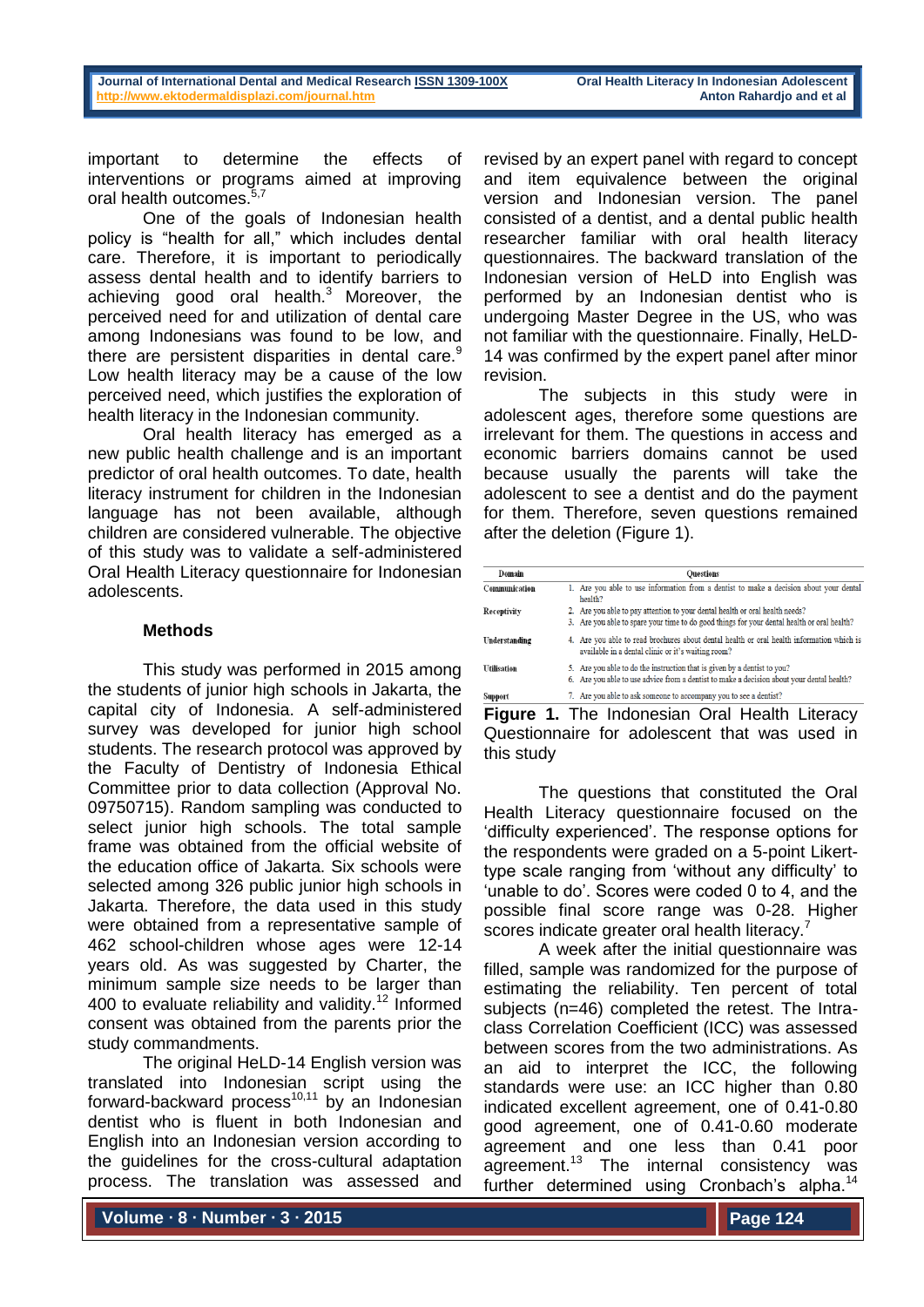Cronbach's alpha was evaluated according to published guidelines that indicated that 0.7 was an acceptable reliability coefficient.<sup>15</sup>

Convergent validity was tested by comparing Oral Health Literacy scores categories of educational levels and pattern of dental visits. Differences in means were tested using Kruskal Wallis test. Further, the dental visits of the participants were tested by using Spearman's rank correlation coefficient. We reasoned that people with better oral health literacy are likely to be better educated and visit a dentist more regularly. Discriminant validity of HeLD scores and each subscales scores was assessed by comparing the mean of total score with self-rated general and oral health. Data were coded and analyzed using SPSS for Windows v20.0.

### **Results**

The characteristics of the 462 participants in this study are displayed in Table 1.

| <b>Characteristics</b>         | N (%)      | Oral Health Literacy |      |  |
|--------------------------------|------------|----------------------|------|--|
|                                |            | Mean                 | SD   |  |
| Overall                        |            | 3.45                 | 0.02 |  |
| Gender†                        |            |                      |      |  |
| Female                         | 253 (54.8) | $3.55**$             | 0.45 |  |
| Male                           | 209 (45.2) | $3.33**$             | 0.62 |  |
| Mother's education!            |            |                      |      |  |
| Low                            | 81 (17.5)  | 3.38                 | 0.72 |  |
| Middle                         | 318 (68.8) | 3.46                 | 0.51 |  |
| High                           | 63 (13.6)  | 3.49                 | 0.47 |  |
| Last dental visit <sup>1</sup> |            |                      |      |  |
| Never                          | 116(25.1)  | $3.34*$              | 0.68 |  |
| More than a year               | 170 (36.8) | $3.43*$              | 0.50 |  |
| Less than a year               | 176(38.1)  | $3.54*$              | 0.48 |  |

*P*-value was tested by using Mann Whitney U-test (†) and Kruskal Wallis test  $({}^{4})$  $*p<0.05$ ,  $*$  $p<0.01$ 

**Table 1.** Characteristics of the 462 participants in this study

The participants had a median age of 13 years (range 12 to 14). Oral health literacy (OHL) was significantly higher among female students and those who visit a dentist less than a year. The mean of total HeLD score was 3.45±0.02.

Table 2 presents the following findings for the OHL instrument mean item scores,

**Volume ∙ 8 ∙ Number ∙ 3 ∙ 2015**

Cronbach's alpha and corrected item-total correlation (CITC). Internal reliability measured by Cronbach's alpha showed a high relatedness of all items with the overall mean OHL score, indicating that consistency could not be improved by deleting any items. The overall Cronbach's alpha of the Indonesian version of the OHL questionnaire for adolescent was 0.77 the Cronbach's alpha coefficients of each domain were above 0.70, which is considered satisfactory. No CITC was lower than 0.30, which allowed all items to be included in the instrument. The highest mean scores were in the utilization domain (3.60±0.73), and the lowest mean scores were in the communication domain (3.27±0.96).

| Mean (SD)  | Alpha if deleted | CITC |  |
|------------|------------------|------|--|
|            |                  |      |  |
| 3.27(0.96) | 0.74             | 0.53 |  |
|            |                  |      |  |
| 3.37(0.83) | 0.75             | 0.48 |  |
| 3.43(0.79) | 0.74             | 0.51 |  |
|            |                  |      |  |
| 3.53(0.87) | 0.74             | 0.51 |  |
|            |                  |      |  |
| 3.50(0.80) | 0.73             | 0.55 |  |
| 3.60(0.73) | 0.74             | 0.53 |  |
|            |                  |      |  |
| 3.45(0.91) | 0.77             | 0.39 |  |
|            |                  |      |  |

Cronbach's Alpha: 0.77

Alpha if deleted = Cronbach's alpha if deleted calculated on four items for each sub scale

CITC = corrected item-total correlation

**Table 2.** Item characteristics and reliability analysis

Intra-class correlation coefficient (ICC) was used to estimate inter-rater reliability of participants. The interpretation standards were used: ICCs>0.80 indicated excellent agreement, 0.61-0.80 good agreement, 0.41-0.60 moderate agreement, 0-0.40 poor agreement. The ICC value of in terms of test-retest reliability was  $0.754$  (confidence intervals =  $0.53-0.91$ ), which indicated test-retest reliability, was good agreement.<sup>13</sup> The correlations between subscales are shown in Table 3. Item subscale correlations ranged from 0.24 to 0.42 indicating the multidimensionality of the scale (correlations are low but all significant at the  $p < 0.01$  level).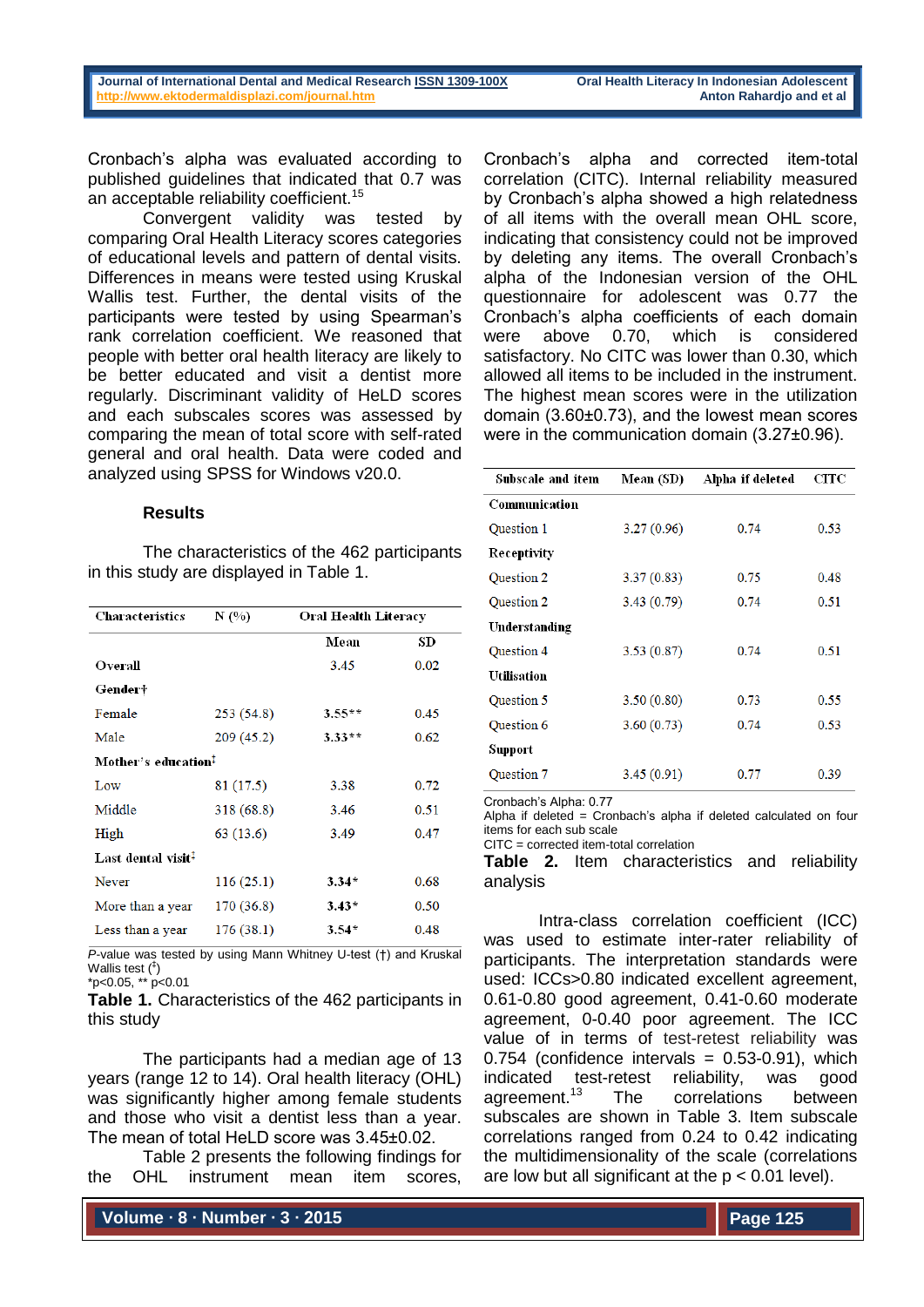| Component          | Communication | Receptivity | Understanding | Utilisation |
|--------------------|---------------|-------------|---------------|-------------|
| Communication      |               |             |               |             |
| Receptivity        | 0.40          |             |               |             |
| Understanding      | 0.42          | 0.31        | ۰             |             |
| <b>Utilisation</b> | 0.40          | 0.40        | 0.33          | ٠           |
| Support            | 0.25          | 0.24        | 0.30          | 0.30        |

Correlations all significant at the 0.01 level

**Table 3.** Associations (Spearman's r correlations) between the seven domains of the Oral Health Literacy Questionnairre scale.

Table 4 shows discriminant validity, with higher OHL scores associated with better selfrated in general health for overall OHL, communication, receptivity, utilization and support. Excellent self-rated in oral health for overall OHL, communication, receptivity and support. Convergent validity was obtained from OHL scores being significantly associated with last seeing a dentist less than a year ago for total OHL mean scores (r value=0.14), communication (r value=0.12), receptivity (r value=0.10) and support (r value=0.54).

|                        |                           |                         | Subscales [mean (SD)]    |               |                          |                 |
|------------------------|---------------------------|-------------------------|--------------------------|---------------|--------------------------|-----------------|
|                        | Mean OHL                  | Communication           | Receptivity              | Understanding | <b>Utilisation</b>       | Support         |
|                        | Self-rated general health |                         |                          |               |                          |                 |
| Excellent              | $25.9(2.1)$ <sup>**</sup> | $3.6(0.6)$ **           | $7.4(1.0)$ <sup>**</sup> | 3.6(0.8)      | $7.7(0.5)$ <sup>**</sup> | 3.6(0.9)        |
| Good                   | 24.2(3.6)                 | 3.3(0.9)                | 6.8(1.3)                 | 3.5(0.8)      | 7.0(1.4)                 | 3.5(0.9)        |
| Poor                   | 23.0(4.7)                 | 3.0(1.2)                | 6.3(1.6)                 | 3.5(1.0)      | 6.9(1.6)                 | 3.3(1.0)        |
| Self-rated oral health |                           |                         |                          |               |                          |                 |
| Excellent              | $25.8(2.1)$ <sup>**</sup> | $3.6(0.7)$ <sup>*</sup> | $7.5(0.8)$ <sup>**</sup> | 3.6(0.6)      | 7.7(0.6)                 | $3.4(1.0)^{+1}$ |
| Good                   | 24.3(3.6)                 | 3.3(0.8)                | 6.8(1.3)                 | 3.5(0.8)      | 7.1(1.4)                 | 3.5(0.8)        |
| Poor                   | 23.2(4.4)                 | 3.0(1.2)                | 6.5(1.5)                 | 3.4(1.0)      | 6.9(1.5)                 | 3.4(1.0)        |

Kruskal Wallis test were used \*p<0.05, \*\* p<0.01

**Table 4.** Discriminant validity - mean scores for the Oral Health Literacy (OHL) questionnaire and its subscales by self-rated and self-reported health

### **Discussion**

Persistent inequality of oral health in Indonesia has been reported.3,9 Dental public health improvements remain a fundamental need in Indonesia.<sup>16</sup> Strategies to reduce oral health inequalities are not possible without improving other influential factors including oral health literacy, oral health service providers and also policy makers.<sup>17</sup> Previous findings confirm that the majority of tools are heavily biased toward word recognition, numeracy and reading skills.<sup>5</sup> More recent developments have attempted to

include other important factors, such as decisionmaking and service navigation. The OHL instrument developed in this study was adopted from the HeLD and was modified to be an appropriate instrument to assess oral health literacy and its impact to the oral health outcome in Indonesia. This study included junior high school students in Jakarta. Jakarta was chosen because it is the capital city of Indonesia. The citizens there come from many parts of Indonesia and represent the various tribes of Indonesia.

The results presented in this paper should be considered in light of the study's limitations. First, the HeLD instrument was made for indigenous adults aged 18+ years which was already been stated in the previous study in Australia.<sup>7</sup> This study purpose was to have an understanding among the adolescents for earlier interventions and health promotion. Moreover to analyze the ability to seek, understand and use oral health information to access and benefit from oral health care services in a younger age. The questionnaire needs to be adjusted to suit children's capability and interests by changing the sequence of questions and simplifying severity and frequency scales or using pictures of performances.<sup>18</sup> Moreover, the communication, understanding and support domains were only presented with one question which might have the potential of not appropriately representing the domain measured, and not presenting the multi dimensionality which it should. But not many of oral health literacy studies were conducted in children who are the prime target group of oral health care service in many countries including Indonesia.

In this study, the Indonesian OHL questionnaire showed valid and reliable properties to be used among 12-14 years old school children in Jakarta, Indonesia. The sample used were not less than 400 to control measurement error in the test and provide precise estimates of the population validity coefficient.<sup>12</sup> The performance of reliability was considered satisfactory. The spearman's correlation coefficients between six domains were significantly associated with last dental visit but not with mother's education. Even though, the mean shows that the more educated mothers, the oral health literacy of the children are also increasing.

To increase the validity of the Indonesian OHL instrument, general population samples are

**Volume ∙ 8 ∙ Number ∙ 3 ∙ 2015**